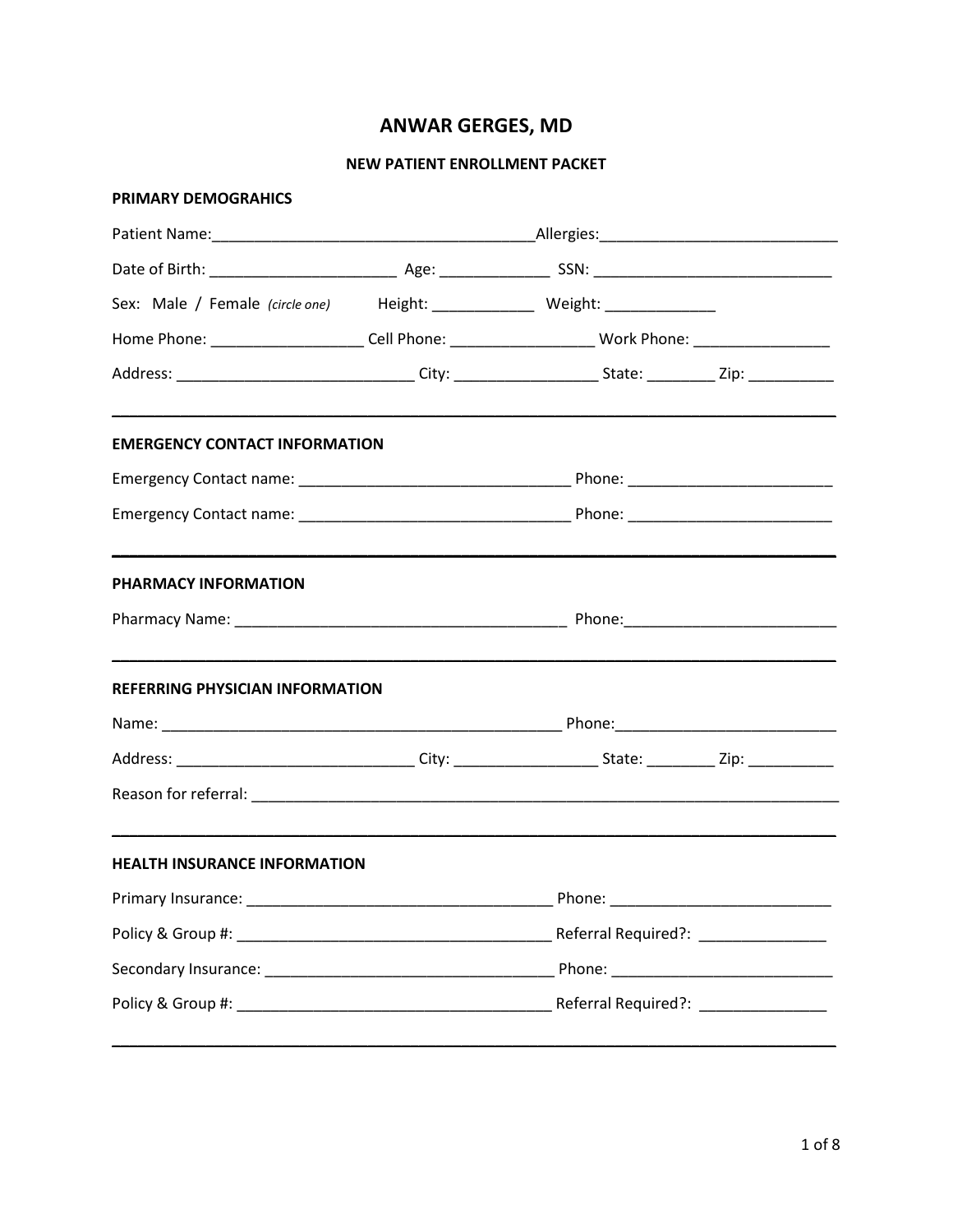## **HEALTH HISTORY**

| <b>CONTAGIOUS ILLNESS:</b>                                                              |          |                         | Measles Mumps Rubella Chicken Pox/Shingles                                                              |
|-----------------------------------------------------------------------------------------|----------|-------------------------|---------------------------------------------------------------------------------------------------------|
|                                                                                         |          |                         |                                                                                                         |
| IMMUNIZATIONS:                                                                          |          |                         | ___Tetanus ____Pneumonia ____Hepatitis A/B ____Chicken Pox                                              |
|                                                                                         |          |                         |                                                                                                         |
| Check if you have, or have had, any problems in the following areas:                    |          |                         |                                                                                                         |
|                                                                                         |          |                         | ___Skin ___Head/Neck ___Thyroid disease ___Lungs (asthma/emphysema) ___Diabetes ___Arthritis            |
| __High blood pressure ___Chest pain ___Heart murmur ___Heart attack ___Stroke ___Cancer |          |                         |                                                                                                         |
|                                                                                         |          |                         | ___Bladder/Kidney/Urinary Infections/Stones ___Bowels/Gallbladder ___Swelling ___Positive TB test       |
|                                                                                         |          |                         | ___Exposure to tuberculosis ___Malaria ___Typhoid Other pain/discomfort ___________________________     |
| Have you ever received a blood transfusion? ____Yes ____No                              |          |                         |                                                                                                         |
|                                                                                         |          |                         |                                                                                                         |
|                                                                                         |          |                         |                                                                                                         |
| <b>MEDICATIONS</b>                                                                      |          |                         |                                                                                                         |
|                                                                                         |          |                         | List ALL drugs you are taking (prescribed, over the counter, vitamins, herbal supplements and inhalers) |
| Name of Drug                                                                            | Strength |                         | <b>Frequency Taken</b>                                                                                  |
|                                                                                         |          |                         |                                                                                                         |
|                                                                                         |          |                         |                                                                                                         |
|                                                                                         |          |                         |                                                                                                         |
|                                                                                         |          |                         |                                                                                                         |
|                                                                                         |          |                         |                                                                                                         |
|                                                                                         |          |                         |                                                                                                         |
| ALLERGIES TO MEDICATIONS / CONTACT ALLERGIES / FOOD ALLERGIES                           |          |                         |                                                                                                         |
| <b>NAME OF DRUG</b>                                                                     |          | <b>REACTION YOU HAD</b> |                                                                                                         |
|                                                                                         |          |                         |                                                                                                         |
|                                                                                         |          |                         |                                                                                                         |
|                                                                                         |          |                         |                                                                                                         |
|                                                                                         |          |                         |                                                                                                         |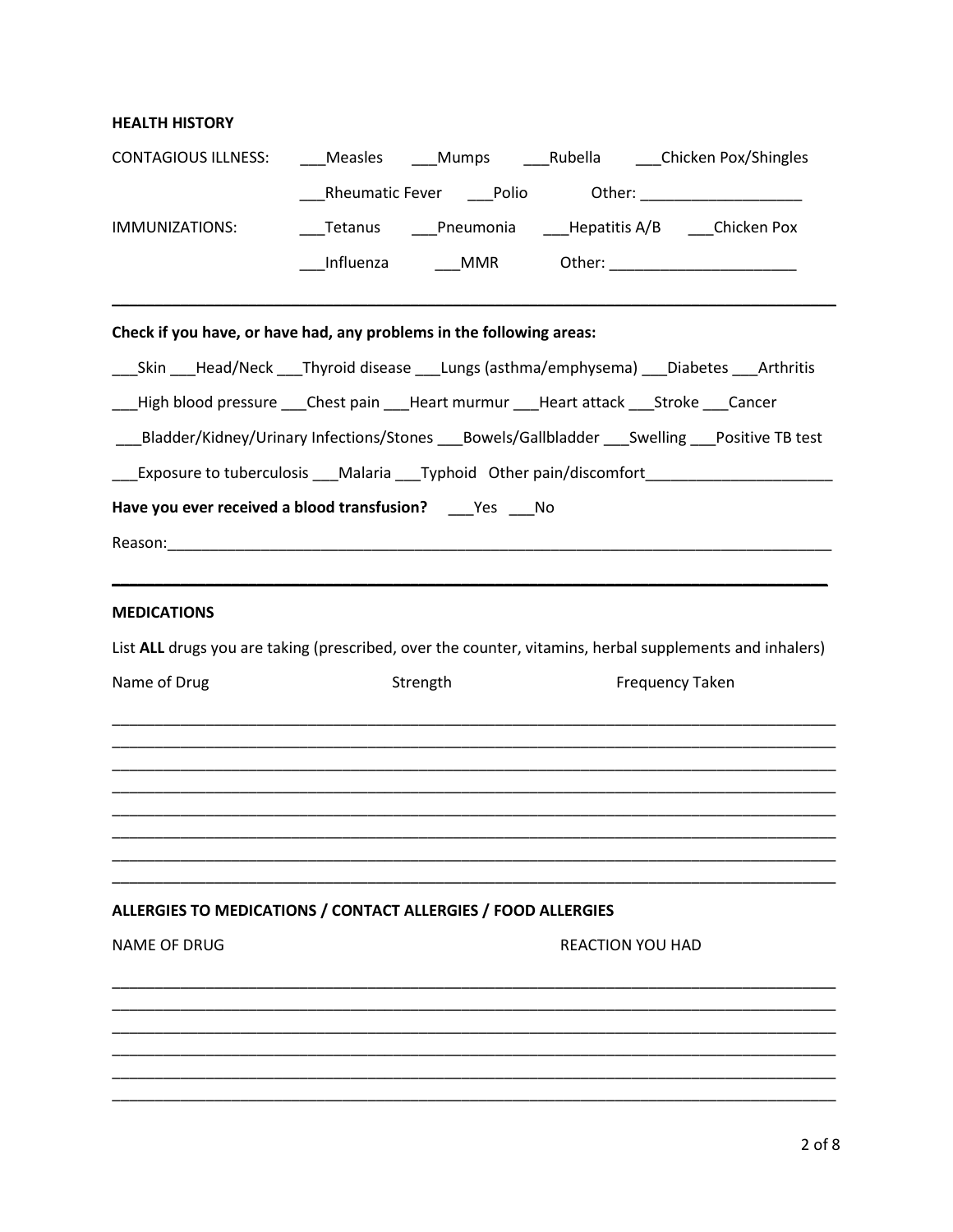|                      | Year Reason                                            | <b>Hospital Name</b>                                                                                     |  |  |
|----------------------|--------------------------------------------------------|----------------------------------------------------------------------------------------------------------|--|--|
|                      |                                                        |                                                                                                          |  |  |
|                      |                                                        |                                                                                                          |  |  |
|                      |                                                        |                                                                                                          |  |  |
|                      | <b>HEALTH HABITS AND PERSONAL SAFETY</b>               |                                                                                                          |  |  |
|                      |                                                        | ALCOHOL: Do you drink alcohol: ____Yes ________No lf yes, Date of last drink:______________________      |  |  |
|                      |                                                        |                                                                                                          |  |  |
|                      |                                                        | Have you ever had any black outs? _____ Yes ______ No Did you have any DTs? ______Yes ______ No          |  |  |
|                      | Did you attend rehab, AA or counseling? ___ Yes ___ No |                                                                                                          |  |  |
|                      |                                                        | <b>TOBACCO:</b> Have you ever used tobacco? ___ Yes ___ No How many years? ___________                   |  |  |
|                      |                                                        | Do you use tobacco now? ____Yes ____No lf yes, Date of last use: ________________                        |  |  |
|                      |                                                        | What type: Cigarettes packs/day_______ Chew #/day______ Pipe #/day______ Cigars #/day______              |  |  |
|                      |                                                        | <b>ILLEGAL DRUGS:</b> Have you ever used any illegal drugs? ___ Yes ___ No                               |  |  |
|                      |                                                        | Do you use any illegal drugs now (not given by a doctor or pharmacist)? Pes Mo                           |  |  |
|                      |                                                        |                                                                                                          |  |  |
| <b>MENTAL HEALTH</b> |                                                        |                                                                                                          |  |  |
|                      |                                                        |                                                                                                          |  |  |
|                      |                                                        | Have you been treated for a psychiatric disorder (depression, bipolar or schizophrenia)? ___ Yes ____ No |  |  |
|                      | Do you have trouble sleeping? ___ Yes ___ No           |                                                                                                          |  |  |
|                      | <b>HEALTH CARE MANAGEMENT</b>                          |                                                                                                          |  |  |
|                      |                                                        | Do you have an advanced directive to physicians (living will)? ___Yes ___No                              |  |  |
|                      |                                                        | Do you have a durable power of attorney for healthcare? _____ Yes _____ No                               |  |  |
|                      |                                                        | If you answered yes to the questions above, please provide a copy for our records.                       |  |  |

## **HOSPITALIZATIONS (list all-include childbirth, surgeries, etc.)**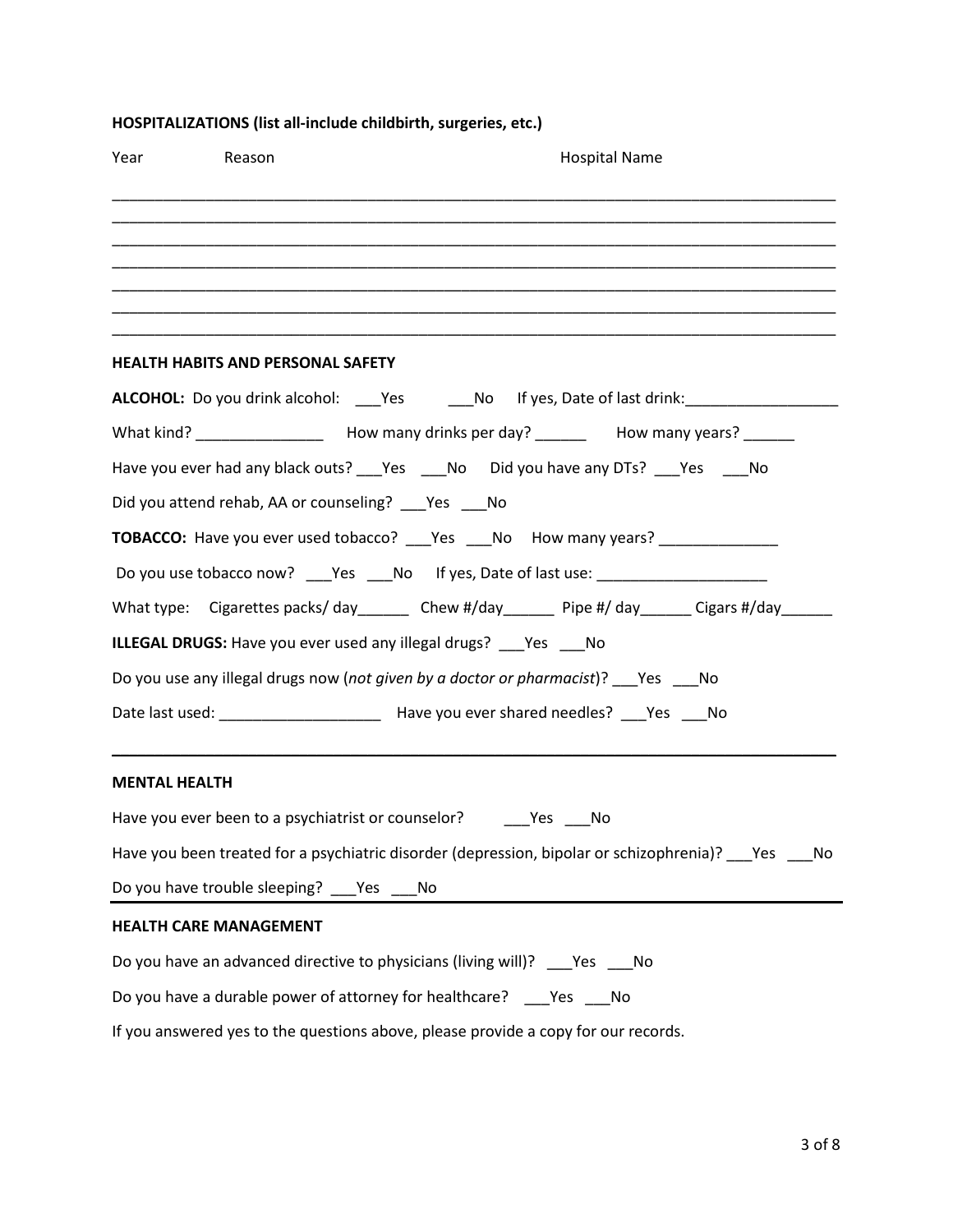## **WOMEN ONLY**

| Number of pregnancies ______________                                             |  |
|----------------------------------------------------------------------------------|--|
| Have you had a D&C, Hysterectomy or Cesarean Section? Pes No                     |  |
| Any Urinary tract, bladder or kidney infections within the last year? Pes Mo     |  |
| Any blood in your urine? ___Yes ___No                                            |  |
| Problems with control of urination? Problems with control of urination? Problems |  |
| Experienced any breast tenderness, lumps or nipple discharge? _____Yes ______No  |  |
|                                                                                  |  |
| Date of last Mammogram? _____________________                                    |  |

**\_\_\_\_\_\_\_\_\_\_\_\_\_\_\_\_\_\_\_\_\_\_\_\_\_\_\_\_\_\_\_\_\_\_\_\_\_\_\_\_\_\_\_\_\_\_\_\_\_\_\_\_\_\_\_\_\_\_\_\_\_\_\_\_\_\_\_\_\_\_\_\_\_\_\_\_\_\_\_\_\_\_\_\_\_**

## **MEN ONLY**

| Do you usually get up to urinate during the night? ___Yes ____No How many times? ______ |
|-----------------------------------------------------------------------------------------|
| Do you feel pain or burning during urination? ___Yes ___No Blood in urine? ___Yes ___No |
| Have you had any kidney, bladder or prostate infections in the last year? Pes No        |
| Do you have problems emptying your bladder completely? Yes No                           |
| Date of last prostate and rectal exam?                                                  |

**\_\_\_\_\_\_\_\_\_\_\_\_\_\_\_\_\_\_\_\_\_\_\_\_\_\_\_\_\_\_\_\_\_\_\_\_\_\_\_\_\_\_\_\_\_\_\_\_\_\_\_\_\_\_\_\_\_\_\_\_\_\_\_\_\_\_\_\_\_\_\_\_\_\_\_\_\_\_\_\_\_\_\_\_\_**

#### **FAMILY HEALTH HISTORY**

| Parents:  | Age | Age at death | Health problems |        |     |              |                 |
|-----------|-----|--------------|-----------------|--------|-----|--------------|-----------------|
| Father    |     |              |                 |        |     |              |                 |
| Mother    |     |              |                 |        |     |              |                 |
| Siblings: | Age | Age at death | Health problems |        | Age | Age at death | Health problems |
| M or F    |     |              |                 | M or F |     |              |                 |
| $M$ or F  |     |              |                 | M or F |     |              |                 |
| M or F    |     |              |                 | M or F |     |              |                 |
| Children: | Age | Age at death | Health problems |        | Age | Age at death | Health problems |
| M or F    |     |              |                 | M or F |     |              |                 |
| $M$ or F  |     |              |                 | M or F |     |              |                 |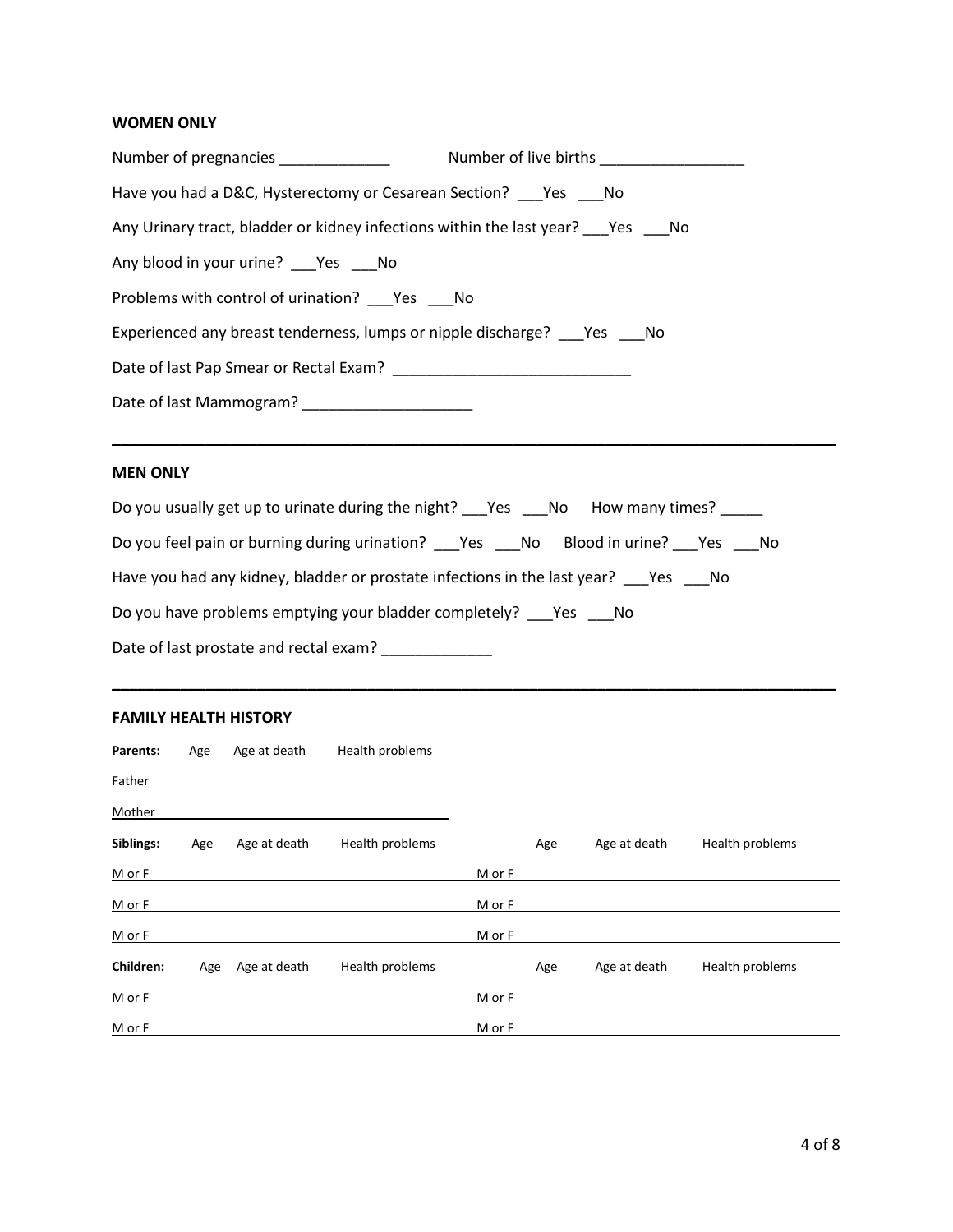#### **CONSENT FOR TREATMENT**

I authorize and direct Dr. Anwar Gerges and any other health care professional he employs to perform any necessary diagnostic tests and evaluations as deemed medically indicated on myself. I understand that any testing to be done and/or treatment to be given will be explained to me prior to the exam and that I may ask questions about such testing.

| <b>Signature of policy holder</b> |  |
|-----------------------------------|--|
|                                   |  |

#### **ASSIGNMENT OF BENEFITS**

I hereby authorize payment directly to Dr Anwar Gerges and the surgical facility for all payment or reimbursements due from individual or group insurance benefits otherwise payable to me. I also understand that I am financially responsible for the charges not covered by medicare.

All professional services rendered are charged to the patient. Necessary forms will be completed to help expedite insurance carrier payments. However, the patient is responsible for all fees regardless of insurance coverage. It is also customary to pay for services when rendered unless other arrangements have been made in advance with the business office.

Signature of policy holder

#### **AUTHORIZATION TO RELEASE INFORMATION**

I hereby authorize Dr. Anwar Gerges and the surgical facility to release any information requested by my insurance company or representatives.

Signature of policy holder

#### **PRIVACY PRACTICES ACKNOWLEDGEMENT**

I have received the Notice of Privacy Practices and I have been provided an opportunity to review it. It explains how my medical information will be used and disclosed how I can get access to my medical information. I know that I may have a copy of the Notice I also know that, from time to time, the Notice of Privacy Practices and Red Flag Policy may be revised. If I want the revised policies, I must request it.

I have also read and understand the Red Flag Policy and agree to provide the requested documentation of my identity. I understand that if I do not have documentation of my identity, I may be denied services until that documentation is provided.

I agree to allow Dr. Anwar Gerges and any representatives he instructs to access my medical information for the purpose of the any research being conducted and, if eligible, I agree to be contacted.

**Patient signature Date**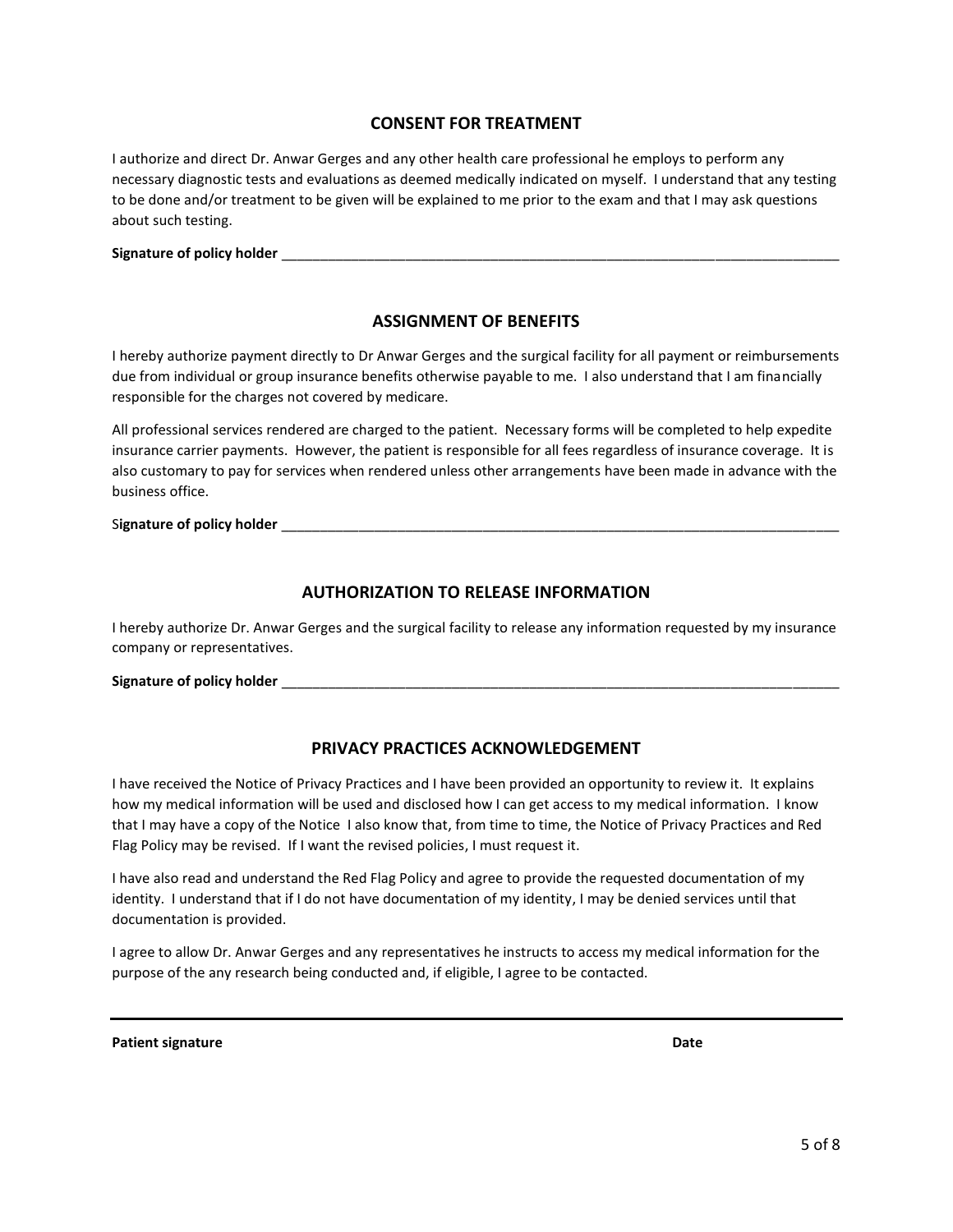# **AUTHORIZATION TO RELEASE MEDICAL RECORDS**

|                                                                                                                                                                | Address: ______________________________City: ____________________State: __________Zip:_____________ |  |  |  |  |
|----------------------------------------------------------------------------------------------------------------------------------------------------------------|-----------------------------------------------------------------------------------------------------|--|--|--|--|
| Phone: ________________________                                                                                                                                |                                                                                                     |  |  |  |  |
|                                                                                                                                                                | I request and consent to the release of a complete copy of my medical records                       |  |  |  |  |
| <b>FROM:</b>                                                                                                                                                   |                                                                                                     |  |  |  |  |
| Name: ___________________________________                                                                                                                      |                                                                                                     |  |  |  |  |
|                                                                                                                                                                |                                                                                                     |  |  |  |  |
| Phone: _________________________                                                                                                                               |                                                                                                     |  |  |  |  |
| TO:                                                                                                                                                            |                                                                                                     |  |  |  |  |
|                                                                                                                                                                | <b>Anwar Gerges, MD</b>                                                                             |  |  |  |  |
|                                                                                                                                                                | 19234 Stone Hue                                                                                     |  |  |  |  |
|                                                                                                                                                                | <b>San Antonio, TX 78258-3478</b>                                                                   |  |  |  |  |
|                                                                                                                                                                | Phone: 210-481-9544                                                                                 |  |  |  |  |
|                                                                                                                                                                | Fax: 210-481-9545                                                                                   |  |  |  |  |
|                                                                                                                                                                |                                                                                                     |  |  |  |  |
|                                                                                                                                                                | Please send my medical records no later than: __________________________________                    |  |  |  |  |
| Please release a copy of all of my medical records, including but not limited to, progress notes,<br>operative notes, laboratory results and diagnostic tests. |                                                                                                     |  |  |  |  |

### **I HEREBY AUTHORIZE RELEASE OF MY MEDICAL RECORDS**

**Patient signature Date**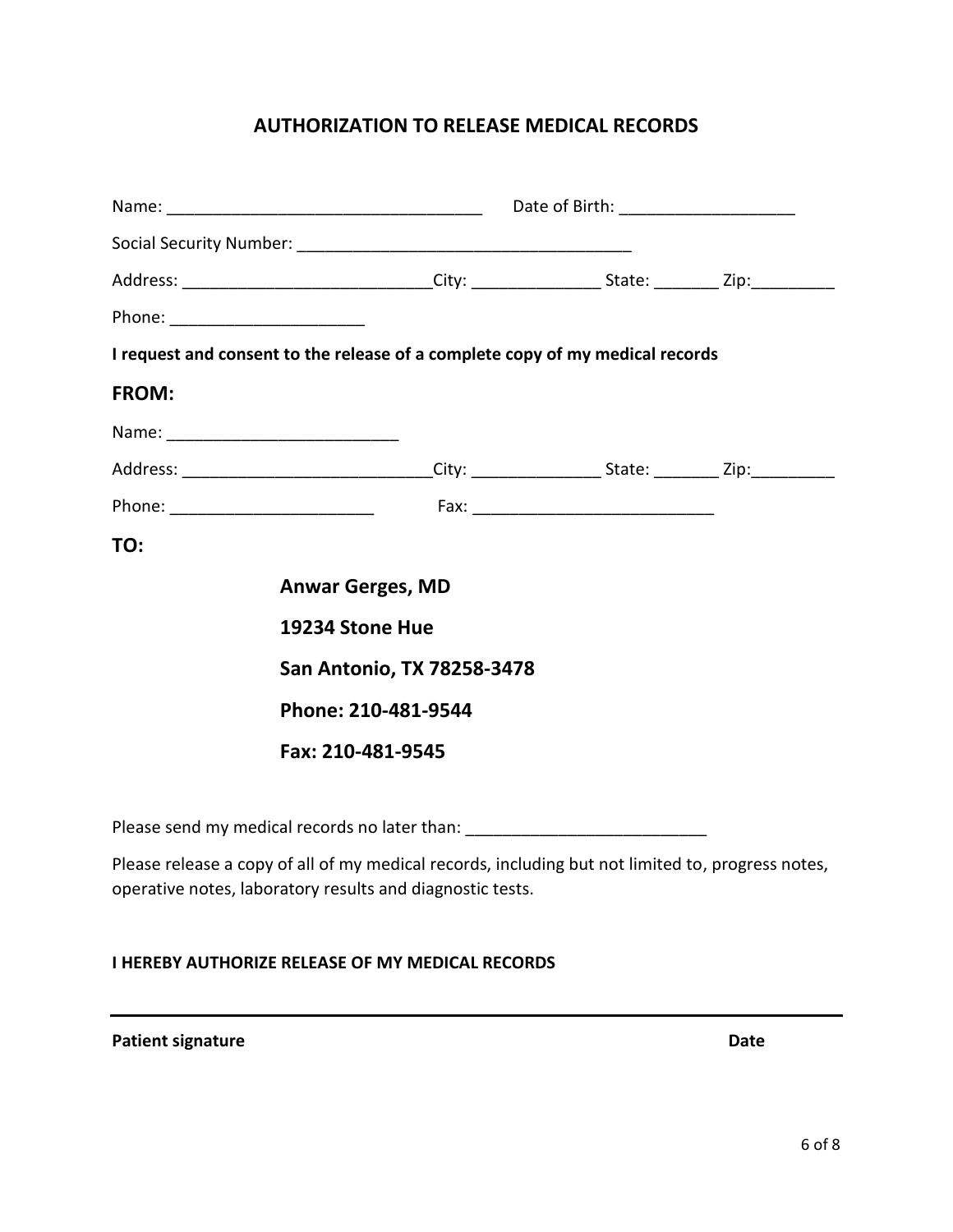# **FINANCIAL POLICY**

We are committed to providing you the best available medical care. Or personnel will be pleased to discuss our fees and this policy with you at any time. Our professional relationship will be enhanced by your clear understanding of this policy. Your review and acceptance of this policy is appreciated.

- All new patients must complete our Patient Information Packet before seeing the doctor.
- Full payment is due at the time of service unless other mutually agreed upon arrangements are made with our staff.
- **INSURANCE**

You are responsible for timely payment of your account. Insurance is a contract between you and your insurance company. We are NOT a party to this contract, nor can we become involved in disputes between you and your insurer regarding deductibles, co-payments, covered charges, secondary insurance, "usual and customary" charges, etc. We cannot be held responsible to know every plan and payment that will be made. There are some procedures done in our offices that are not considered surgical, but we are required by the insurance guidelines to report the procedure under an insurance code which your insurance company may classify as surgery. If these procedures go towards your deductible, you will be billed for the charges. Our involvement will be limited to supplying factual information to facilitate claim processing.

## • **HMO and PPO**

Co-payments will be required to be made at the time of your visit as well as deductibles when applicable.

## • **MEDICARE**

We are participating Medicare providers; therefore, we accept assignment on your claims. We are required by Medicare to file your claims for you. Medicare will pay us directly and provide you with an Explanation of Benefits detailing allowances, payments or denials.

# • **THIRD PARTY (not HMO/PPO) OR SUPPLEMENTAL (secondary)**

We do not file claims to companies for which we are not Providers or with which Medicare does not coordinate benefits. We will provide you with the information you need to submit your primary or secondary claim.

\_\_\_\_\_\_\_\_\_\_\_\_\_\_\_\_\_\_\_\_\_\_\_\_\_\_\_\_\_\_\_\_\_\_\_\_\_\_\_\_\_\_\_\_\_\_\_\_\_\_\_\_\_\_\_\_\_\_\_\_\_\_\_\_\_\_\_\_\_

I have read and agree to the Financial Policy.

Signature of Responsible Party **Date** Date **Date**